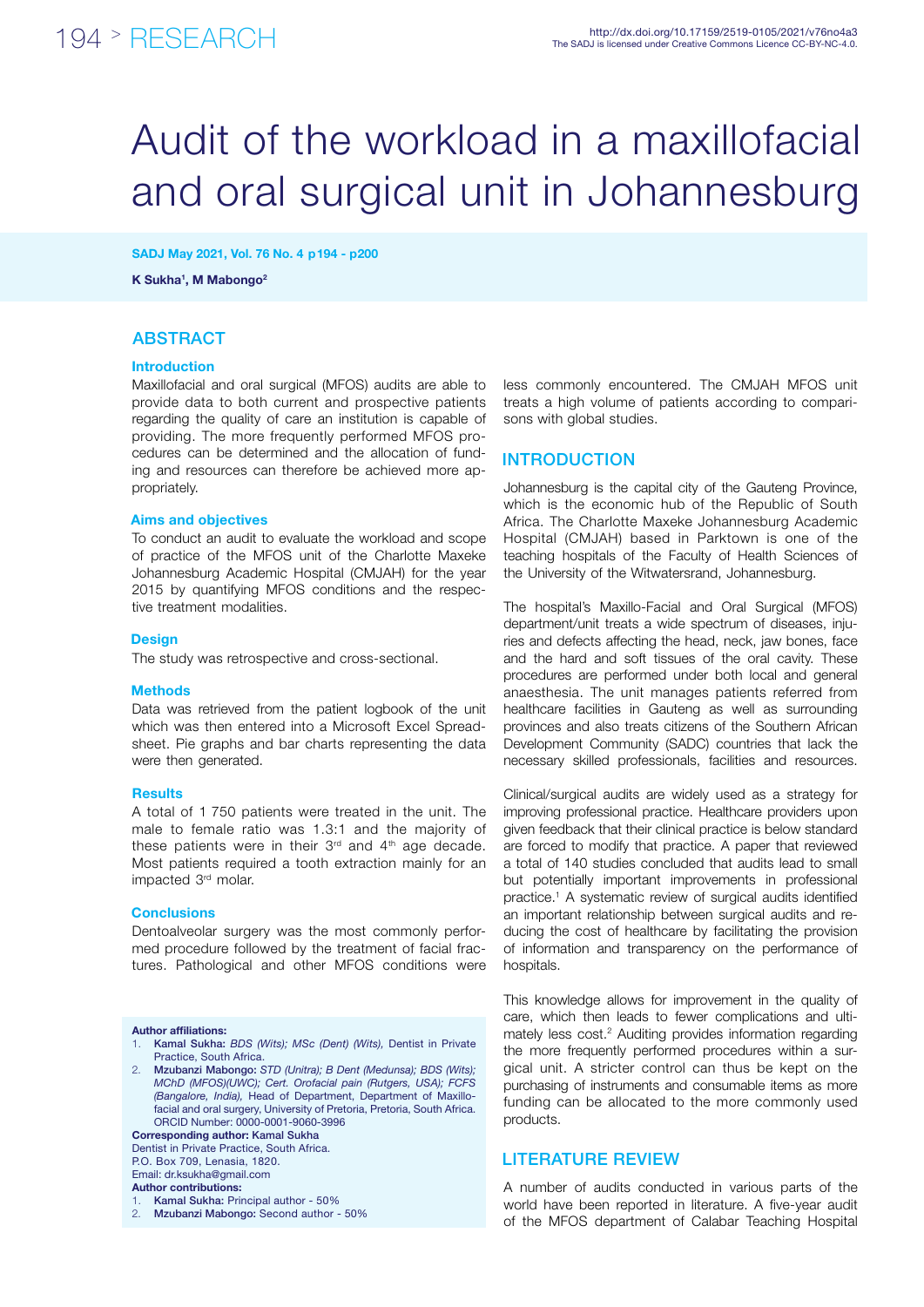in Nigeria revealed that a total number of 1,437 patients were treated from 2005 to 2009.<sup>3</sup> Adebayo et al. reported results of another audit that was conducted in a Military hospital in Port Harcourt, which is part of the Niger Delta region of Nigeria.4 Both hospitals received referrals from a broad surrounding geographic area but the hospital in Port Harcourt supposedly only treated Nigerian military personal, explaining its lower patient volume.3,4 Adebayo et al. also found that the majority of patients treated at the Port Harcourt hospital could not afford specialised care, hence the low percentage of procedures that were actually performed.4

An audit in the Muhimbili National Hospital in Dar es Salaam found that 456 patients visited the MFOS unit for treatment over a period of six years.<sup>5</sup> The authors considered this volume as significantly high even though the population of Tanzania is currently estimated at 51.04 million and the hospital was the only centre providing specialist MFOS services in the country.

Asian studies comparitively reveal a much higher number of individuals who required MFOS treatments. A study at the Dhaka Dental College showed a total number of 768 patients who were treated in the year 2012.<sup>6</sup> Researchers of the Kyber College of Dentistry in Peshawar. Pakistan similarly found that a high number of patients were seen in the hospital's MFOS unit.<sup>7</sup> A total number of 2,764 patients were treated over a two-year period (January 2006 to December 2007) at an average of 1,382 patients per annum.

The studies cited above show that smaller volumes of patients are managed in African nations as compared to certain Asian countries.<sup>3-7</sup> One can attribute the high volumes of patients in Asian nations due to their extremely high populations. The Nigerian authors Adebayo et al. suggest that their low patient volume was attributed to a lack of centres that are able to provide MFOS treatments.4 They also deduced that more patients actually had MFOS conditions during those five years but due to the lack of skilled professionals and appropriate screening, referral was not possible.

The study of most significance was a six-month comparison of the MFOS departmental statistics at the Chris Hani Baragwanath Hospital also in Johannesburg (CHBH) for the years 1987 and 2007.<sup>8</sup> Damtew et al. studied how MFOS practice had changed in South Africa over a period of 20 years in terms of both patient numbers and spectrum of conditions. A total number of 609 patients were treated in the MFOS unit during the first six months of 2007. This number had increased from 445 in the year 1987.

As far as conditions are concerned, Islam et al. of the Dhaka Dental College reported that maxillo-facial injury was most common followed by pathological and infective conditions.6 Uddin et al., whose audit was at the same institution found that the incidence of cleft lip and palate was considerably high.<sup>9</sup> Even though both Nigerian studies described trauma-related conditions as the highest incidence in their facilities, there were also a considerable number of pathologic cases ranging from fibroosseous lesions, salivary gland tumours, cysts, both

odontogenic and non-odontogenic tumours as well as septic conditions such as osteomyelitis.<sup>3,4</sup>

The British Association of Maxillo-Facial and Oral Surgeons First National Audit report in September 2010 presented a very broad scope of practice for specialists in the United Kingdom.<sup>10</sup> The majority of participants practiced dentoalveolar surgery which included the removal of impacted wisdom teeth, trauma-related procedures e.g. open reduction with internal fixation (ORIF) of the mandible, and minor oral medicine procedures such as the treatment of lichen planus.

More than 80% of British surgeons were also involved in managing benign salivary gland tumours and cutaneous basal cell carcinomas. Surveys into changing trends in the scope of MFOS practice in Australia during 1990 and 2000 revealed that dentoalveolar surgery was the most commonly performed procedure in both eras.<sup>11,12</sup> Brennan et al. observed that there was an increase in the rate of provision of services per specialist visit in the year 2000 as compared to 1990.<sup>11</sup>

There were significantly higher numbers of treatments of MFOS pathology, reconstructive surgery, implantology, bone grafting and orthognathic procedures by dual qualified surgeons (those who held both medical and dental degrees).10-12 The scope of practice in other parts of the world was much broader compared to Africa, as the treatment of congenital deformities and oral malignancies were more commonly practiced.3-12

#### METHODS AND MATERIALS

The research report is a retrospective, cross-sectional study of patients managed in the Maxillo-Facial and Oral Surgical (MFOS) unit of the Charlotte Maxeke Johannesburg Academic Hospital (CMJAH). The sample size consists of all patients (in-patients and out-patients) treated in the unit over a one-year period  $(1<sup>st</sup>$  January 2015 to 31st December 2015).

Data was retrieved from the statistics of the CMJAH MFOS department which included a theatre logbook for cases treated under general anaesthesia and a patient register for cases treated under local anaesthesia at the Wits Dental Hospital (located in the CMJAH). The data collected was comprised of patient age, gender, month of procedure, diagnosis of condition, anatomical site of condition (for trauma and pathology) and the treatment/procedure performed. The data was entered into a Microsoft Excel Spreadsheet where graphical representation was generated.

The diagnosis of MFOS conditions was categorised into the following:

- 1. Trauma: This includes fractures of the facial skeleton and lacerations of facial and oral soft tissues as a direct result of trauma.
- 2. Pathology: including all tumour and tumour-like conditions including cystic lesions of the jaw bones and oral soft tissues.
- 3. Teeth requiring extraction: This includes all impacted, carious and mobile teeth. Also includes teeth extracted prior to radiation therapy. NB: The patient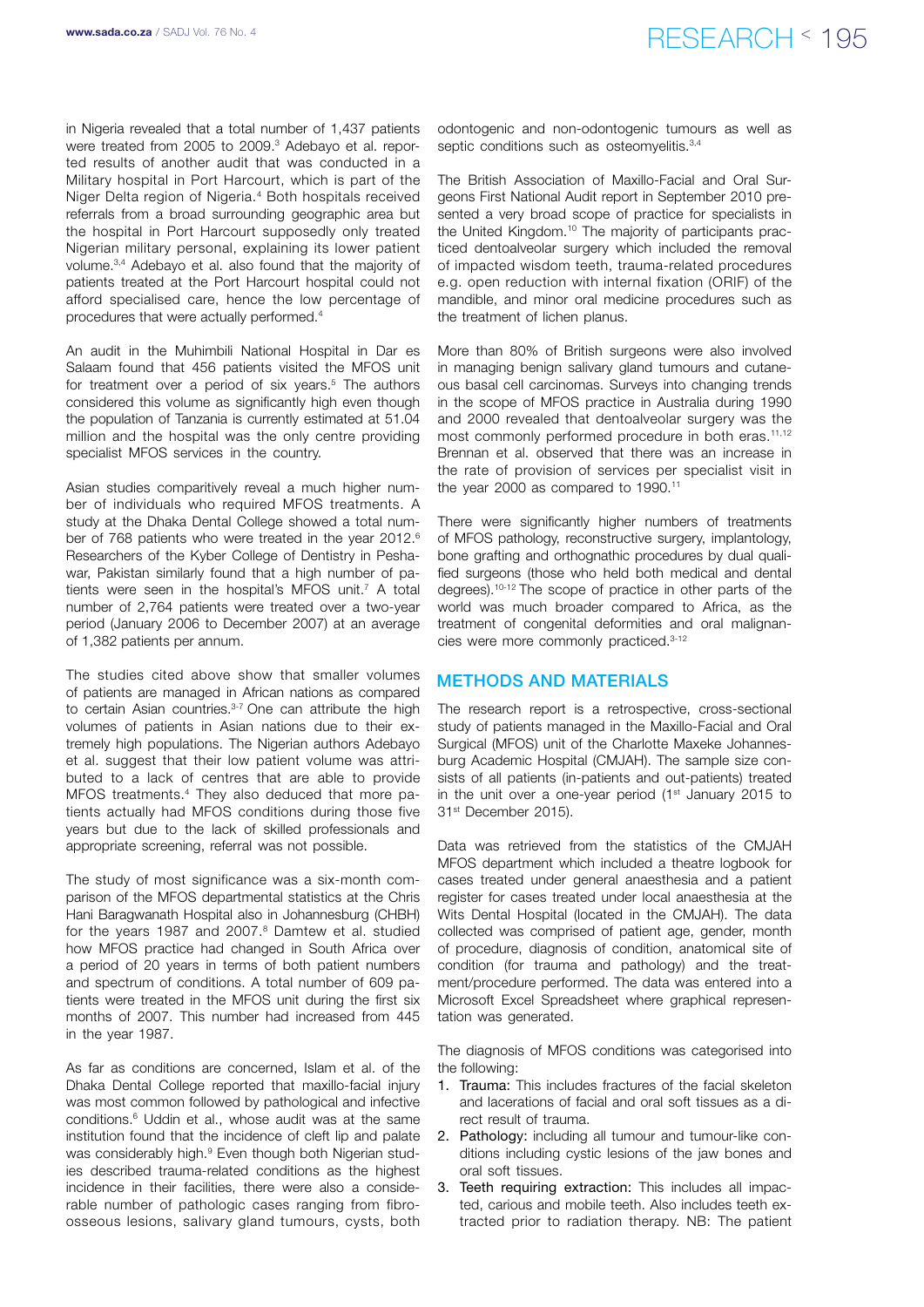number and not the number of teeth extracted was **Ethical considerations** recorded.

- 4. Sepsis: including all abscesses, cellulitis and necrotic conditions.
- 5. Post-operative complications: This includes all dry/ septic sockets, oro-antral communications, displacement of teeth into ectopic areas and septic hardware after ORIFS (infected fractures).
- 6. Temporo-mandibular joint disorders (TMD) including ankylosis and bruxism resulting in trismus and myofascial symptoms.
- 7. Facial deformities and malocclusions.
- 8. Edentulous/partially edentulous patients requiring implants.

Treatments/procedures performed were categorised as follows:

- 1. Treatment of fractures of the facial skeleton either by open reduction with internal fixation (ORIF) or by closed reduction with inter-maxillary fixation (CRIMF).
- 2. Dentoalveolar surgery including the simple extraction of carious and mobile teeth as well as the surgical removal of impacted and unerupted teeth and full/ partial dental clearances prior to or during radiation therapy.
- 3. Oral soft tissue surgery.
- 4. Incisional and excisional biopsies.
- 5. Incision, drainage and debridement of sepsis.
- 6. Jaw reconstruction/bone grafts.
- 7. Orthognathic and orthodontic surgery.
- 8. Mandibular resections.
- 9. Temporo-mandibular joint (TMJ) surgery.
- 10.Implant placement.
- 11. Treatment of post-operative complications including the treatment of dry sockets, closure of oro-antral communications, removal of teeth displaced into the antra and removal of septic hardware and wires.



Figure 1. Pie chart demonstrating the volume distribution of patients treated in the unit based on the type of anaesthesia administered.

An application was made to the University of the Witwatersrand Committee for Research on Human Subjects (Medical) who approved the research protocol unconditionally (Clearance Certificate Number M160744). Permission for using the hospital and Wits Dental School's statistics was sought from the School of Oral Health Science Hospital Research Committee.

#### RESULTS

#### **Workload**

A total number of 1,750 patients were treated as elective cases in the CMJAH MFOS unit for the year 2015 (1st January till 31st December). Five hundred and two patients (502) were treated under general anaesthesia and 1,248 were treated as day cases under local anaesthesia. The distribution of patients with regard to treatment under general and local anaesthesia is presented in Figure 1.

#### Gender

A total number of 995 (56,8%) males and 755 (43,2%) females were treated in the unit during the year 2015 at a ratio of 1.3:1. For the 502 patients treated under general anaesthesia, 345 were males and 157 were females at a ratio of 2.2:1. The 1,248 patients treated under local anaesthesia, on the other hand had a relatively equal gender distribution at a ratio of 1.1:1.

#### Age

The age range of patients treated in the unit was from the  $1<sup>st</sup>$  to the  $9<sup>th</sup>$  decade with a mean age of 31,5 years (31,2 years for general anaesthesia and 31,8 years for local anaesthesia). Patients in their 3<sup>rd</sup> and 4<sup>th</sup> decades were more commonly seen under both general and local anaesthesia.

The two extremes of age (very young and very elderly) had a very low frequency. There were 18 patients from both categories whose age was unrecorded and could not be traced due to unrecorded file numbers in the patient register. Figure 2 graphically demonstrates the distribution of patients according to their age group and volumes.

#### Age of distribution in decades



Figure 2. Bar graph demonstrating the age distribution in decades.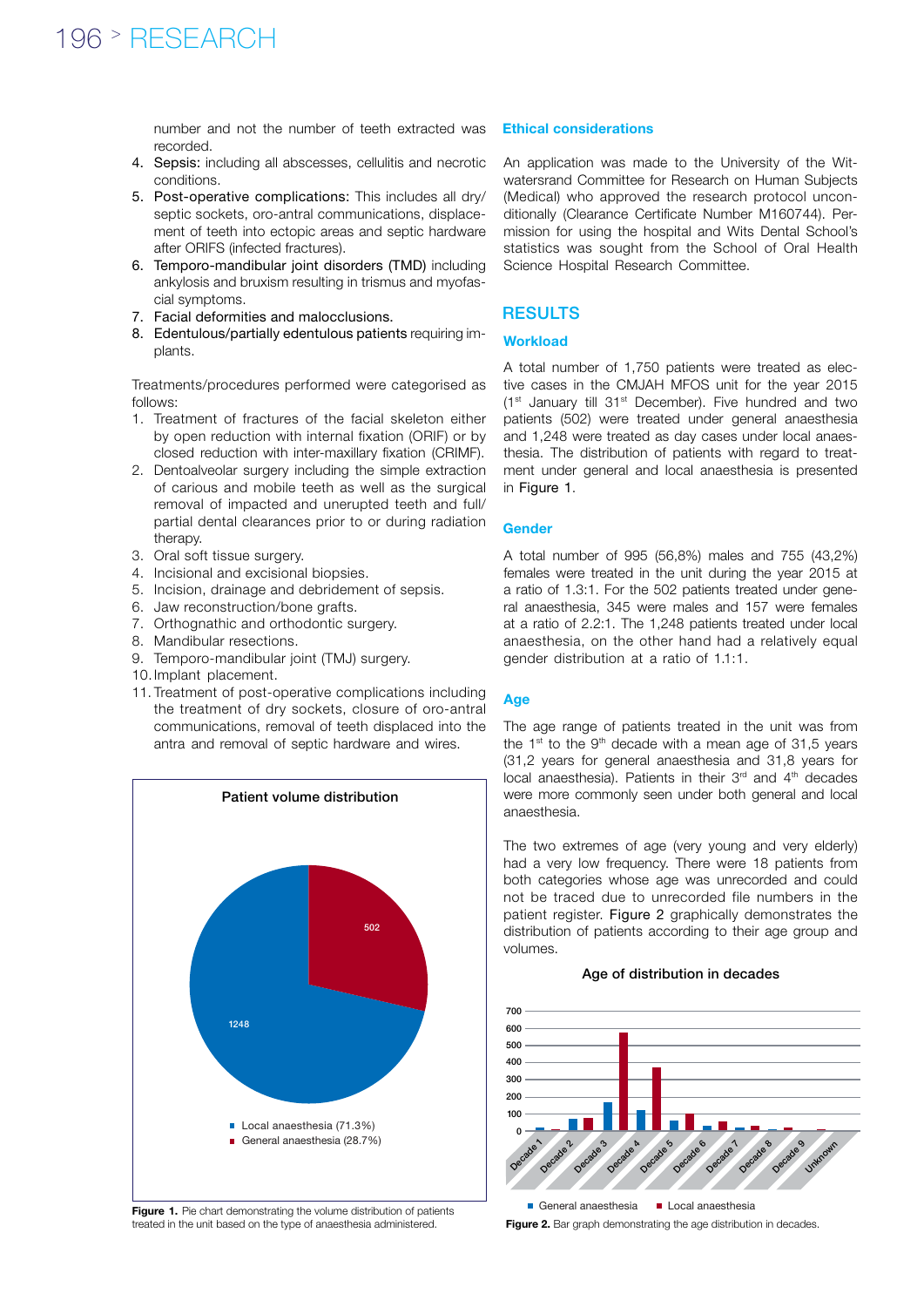### www.sada.co.za / SADJ Vol. 76 No. 4  $RFSFARTH \leq 197$

#### **Conditions**

The percentage distribution of MFOS condtions are graphically represented in Figure 3. A certain percentage of patient conditions were not recorded in the patient register. This category is labelled as "unknown" and comprised 3,7% of all conditions. One patient developed general anaesthetic complications after the induction phase and could not be operated on. This category is labelled as "cancellations" in Figure 3 and comprised 0,4% of all conditions.

#### Pattern of trauma and tumour/ tumour-like conditions

The percentage distribution of the specific anatomical sites that were affected is graphically demonstrated in Figures 4 and 5 below. Certain patient records (2,4%) had unrecorded anatomical sites labelled as "unknown" on Figure 5. Sites for pathological conditions that were biopsied and treated under local anaesthesia are not included as they were not recorded in the patient register.

#### Procedures/treatments

The percentage distribution of all procedures performed (both under general and local anaesthesia) is graphically demonstrated in Figure 6. Some procedures were not documented and represented 0,8% of the total.

Note that the quantity of procedures/treatments exceeds the total volume of patients as multiple procedures were performed on certain patients.

#### **DISCUSSION**

The volume of patients treated in the CMJAH MFOS unit during 2015 seems to be significantly high (1,750 patients). Although no direct comparison can be made, as an audit of this nature has never previously been undertaken in the unit, anecdotal evidence suggests that the volumes have always been high which are comparable globally to audits conducted in Asian nations.<sup>5-7</sup>

Damtew et al. reported an increase in the patient volume at the CHBH due to the significant growth of the population within Johannesburg and the influx of foreign nationals from surrounding African countries.<sup>8</sup> These factors could apply to the CMJAH as both hospitals are about 20 km apart. A study also demonstrated how there is an average delay of 20 days at the CMJAH between an injury (facial fracture) and its treatment.<sup>19</sup> This is further evidence of the high patient volumes.

The majority of these patients were treated under local anaesthesia due to the intense patient volume. It is simply not possible for all these cases to be treated under general anaesthesia. Patient comfort and satisfaction for dentoalveolar surgery, sepsis drainage as well as incisional and excisional biopsies can be attained through effective local anaesthesia. The treatment under local anaesthesia reduces the pressure placed on the elective theatre slate and allows for substantially more patients to be treated. It also allows preference for the more severe cases to be treated under general anaesthesia.

The majority of patients treated in the unit were in their  $3<sup>rd</sup>$  and  $4<sup>th</sup>$  decade with a mean age of 31,5 years. This result concurs with a study that found how the majority of individuals require 3rd molar surgery after the age of 20.14 Maxillofacial trauma was shown to occur in individuals of the same age group in western societies and the author attributed alcohol abuse predominantly in this group as a pivotal factor in the increased number of road accidents and incidents of interpersonal violence globally.15



Figure 3. Pie chart demonstrating the distribution of conditions of all patients seen in the unit.



Figure 4. Pie chart demonstrating the anatomical site distribution/pattern of trauma for cases treated under general anaesthesia.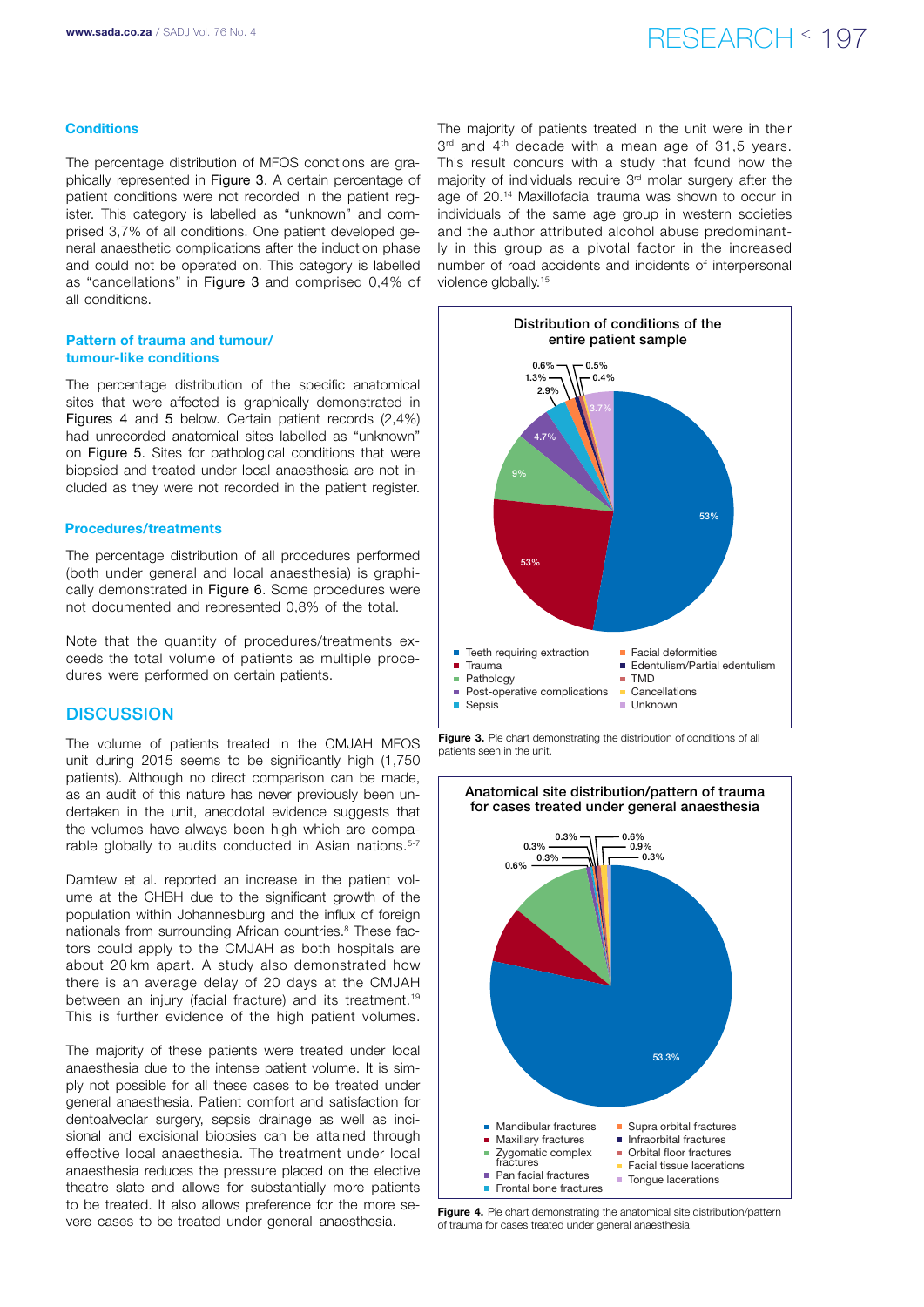### 198 > RESEARCH

In South Africa, mandibular fractures occurred mainly in patients between the age of 20 and 40 at the CMJAH according to Desai et al.16 The paper also noted that 86% of these patients who were treated in this unit during a six-month period in 2004 were victims of interpersonal violence.

The male to female ratio for the entire sample was 1.3:1. The majority of global trends suggest that males are more commonly affected by maxillo-facial conditions.<sup>3-8</sup> Lee et al. described trends where males more commonly sustained facial fractures due to higher involvement in interpersonal violence and motor vehicle accidents.15

The majority of procedures performed under local anaesthesia included dentoalveolar surgery primarily for surgical removal of the 3rd molar. There is however no conclusive evidence that identifies whether males or females more commonly undergo 3rd molar surgery. According to a study conducted in Pakistan by Khan et al., males were more likely to undergo surgical removal of impacted wisdom teeth. These authors do however state that studies conducted in Malaysia and Saudi Arabia showed contrary results.<sup>14</sup> These conflicting findings can be attributed to various factors such as the difference in geographic areas and the diverse ethnicity of the area's citizens.

Fifty three percent (53%) of the entire patient sample required tooth extraction/s, which predominantly included 3rd molar surgery. Traumatic facial injuries were also very prevalent. Audits conducted in Africa demonstrate how MFOS surgeons frequently treated facial fractures.3,4,5,8,9,17,18

This is contrary to Asian studies where specialists are more involved in treating pathological conditions.<sup>6,7,9</sup> The high volumes of trauma seen in the CMJAH unit is due to South Africa's high incidence of violent crime and road accidents.

Pathological conditions occurred in 9% of the patients in this audit. Specific tumour types were not included as part of the study. Anecdotal evidence suggests that a high prevalence of ameloblastomas affecting the mandible occur frequently in the unit. This supports our finding that the majority of pathological lesions occured in the mandible. The management of malignant conditions such as squamous cell carcinomas were commonly performed in Bangladesh.<sup>6,9</sup>

A British study also reported that head and neck oncologic conditions were treated by maxillofacial and oral surgeons.<sup>10</sup> According to the CMJAH policy however, malignancies are not directly treated in the unit. A full dental clearance if indicated is requested by either the oncology or ENT surgery departments, which subsequently provide direct management in terms of surgery, radiation or chemotherapeutic treatments.

Post-operative complications and sepsis were relatively low. Damtew et al. also reported a slight decrease in sepsis from 8% in 1997 to 6% in 2007 at the CHBH.<sup>8</sup> A possible explanation for this observation is that most patients are now self-aware and educated with regard

to their health and seek treatment before conditions progress to severe sepsis. We also assume that the incidence of HIV-related deaths has also decreased in South Africa from 2005 due to the rollout of anti-retroviral medication.19 This view is supported by an American study which found that the epidemiology of sepsis in patients with HIV has changed significantly with advancements in HAART (highly active antiretroviral therapy).



Figure 5. Pie chart demonstrating the anatomical site distribution for tumour/tumour-like conditions.



Figure 6. Pie chart demonstrating the distribution of procedures performed on all patients seen in the unit.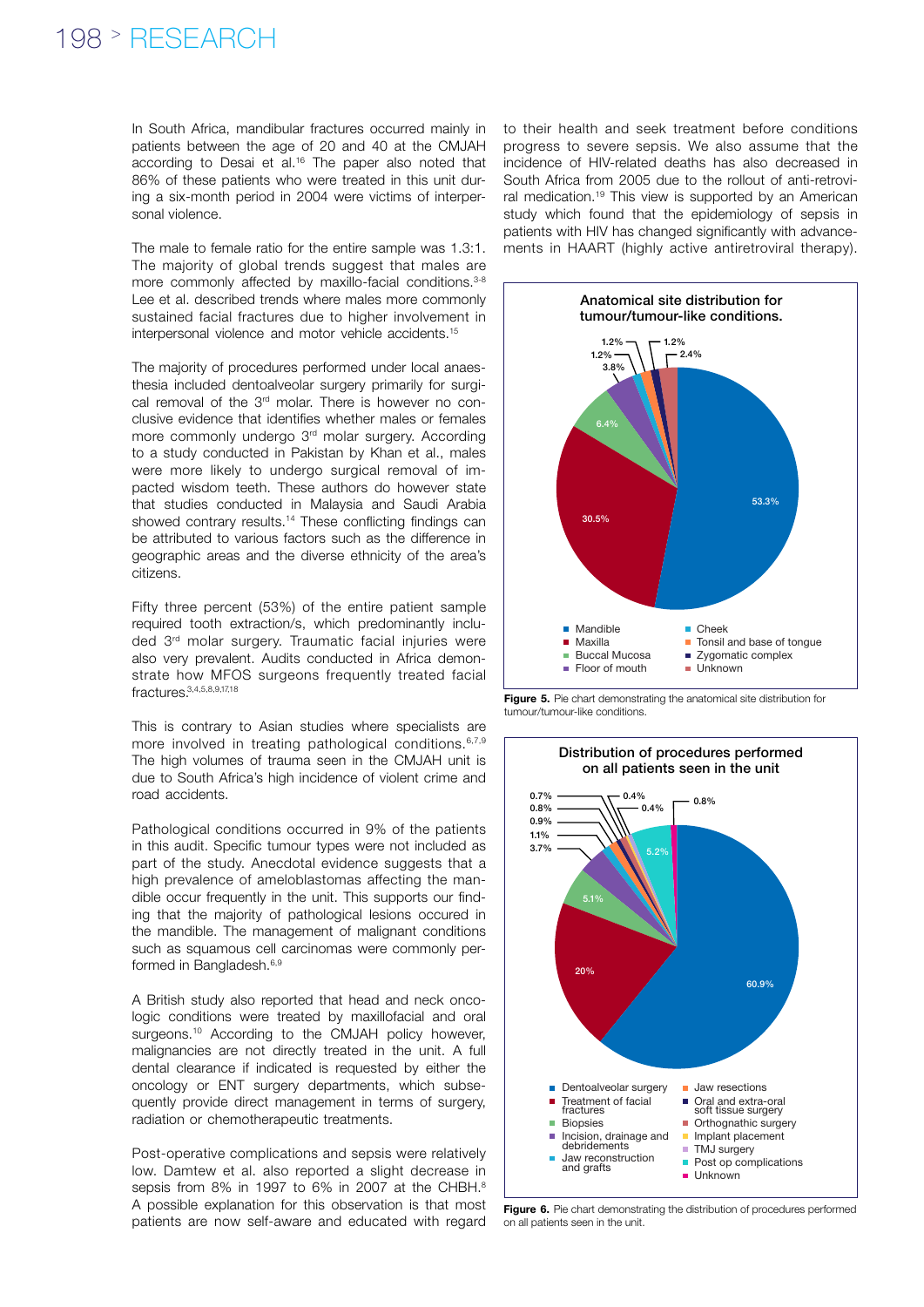These authors found a decrease in ICU admissions of HIV patients with septic conditions and an increase in survival rates.<sup>20</sup>

Isolated conditions such as facial deformities, edentulism and TMD were not commonly encountered by the unit and only treated under general anaesthesia. We suspect that these conditions were seldomly encountered due to exorbitant costs associated with their treatment, particularly for implant placements.

Dentoalveolar surgery, which included 1,162 procedures, was the most commonly performed treatment type on the entire patient sample. This elevated procedure type can be credited to the increased number of patients who required 3rd molar surgery and other complicated tooth extractions. Developed nations like Australia also confirm a high prevalence of dentoalveolar surgery in their institutions.11,12

Brennan et al. reported dentoalveolar surgery rates of as high as 60-70% of all procedures performed by MFOS surgeons in Australia, followed by trauma surgery which ranked a very distant second.11 ORIFS performed under general anaesthesia constituted 55% of all facial fractures treated. ORIFS are normally indicated in patients with severe injuries and severe displacement to restore previous anatomic relationships. Edentulous and partially edentulous patients also benefit from ORIFS as they have a lack of stable occlusal contacts for closed reductions.21

The indications of CRIMF include moderate displacement of the fractured fragments and a presence of stable occlusal contacts. The pattern of trauma in the unit revealed that the mandible was the most commonly fractured bone. Lee of the University of Christchurch found that the mandible was commonly fractured after traumatic incidents especially in cases of interpersonal violence, which could explain our finding.15

The zygomatic bone was fractured in 10,8% of patients followed by the maxilla at 7,5%. This pattern explains why a significant number of CRFMS for mandibular fractures and certain maxillary fractures could be carried out. Isolated fractures of the orbital floor and orbital rim were treated by ORIF.

Biopsy of tumour/tumour-like conditions was performed on 5,1% of individuals. There is an atypical pattern where 9% of the total sample of patients presented with a pathological lesion and only 5,1% of these lesions were biopsied. We again speculate that a certain number of patients were referred to specialists in other medical disciplines for definitive management of their conditions and biopsies were not performed on them.

The frequency of orthognathic surgery and implant placements were low. Global studies from developing nations suggest that implant placements were not commonly performed due to the high costs involved.<sup>3-9</sup> Bezerra et al. in a Brazilian hospital also reported a low incidence of dental implant placements between the years 2000 and 2006. It was also noted that patients within the private healthcare system more commonly received den-

tal implants due to them being able to afford the exorbitant costs associated with the procedure.<sup>22</sup>

Similarly, implant placements at the CMJAH were not frequently done due to financial implications associated with components purchased from the manufacturer. Jaw resection normally performed to remove tumours such as ameloblastomas, fibro-osseous and cystic lesions and the subsequent re-constructive surgery were infrequently performed due to a lack of patients presenting with these conditions.

#### **CONCLUSION**

According to global workloads and trends, the CMJAH MFOS unit treats a significantly high number of patients. The scope of MFOS practice in the unit is relatively broad but the frequency of advanced procedures can be considered as insufficient. Future studies should consider data that includes the private sector to establish a broader national trend.

#### Recommendations

- 1. The Department of Health needs to consider activation and budgeting for the previous MFOS units in other government hospitals (Thembisa, Leratong, Natalspruit and Helen Joseph) to reduce the workload of the current operating units.
- 2. The Department of Health also needs to consider revising its current budget to the hospital. An increase in funds would improve resources and allow for more advanced MFOS to be practiced.
- 3. The workload of the unit could be reduced by training more dental practitioners in primary healthcare procedures such as the treatment of mandibular fractures and dentoalveolar surgery. This would free up time for registrars to broaden their scope of MFOS practice and also decrease the waiting time for patients.
- 4. For the adequate training of registrars, a certain amount of time should be dedicated to consultants in private practices who are more commonly perform advanced MFOS procedures.
- 5. A trauma fellowship could be included in the current teaching curriculum due to the high prevalence of trauma-related injuries and procedures.
- 6. Record-keeping within the unit needs to be improved possibly by computerisation to decrease the incidence of incomplete records and allow simplicity for future surgical audits.

#### References

- 1. Ivers N, Jamvedt G, Flottorp S, et al. Audit and feedback: effects on professional practice and healthcare outcomes. The Cochrane database of systematic reviews. 2012; 13: CD000259.
- 2. Govaert JA, van Bommel ACM, van Dijk WA, et al. Reducing healthcare costs facilitated by surgical auditing: A systematic review. World Journal of Surgery. 2015; 39: 1672-80.
- 3. Anyanechi CE, Saheeb BD. Audit of the demographic patterns of oral and maxillofacial surgical cases in a Nigerian teaching hospital. International Journal of Medicine and Health Development. 2011; 16: 18-27.